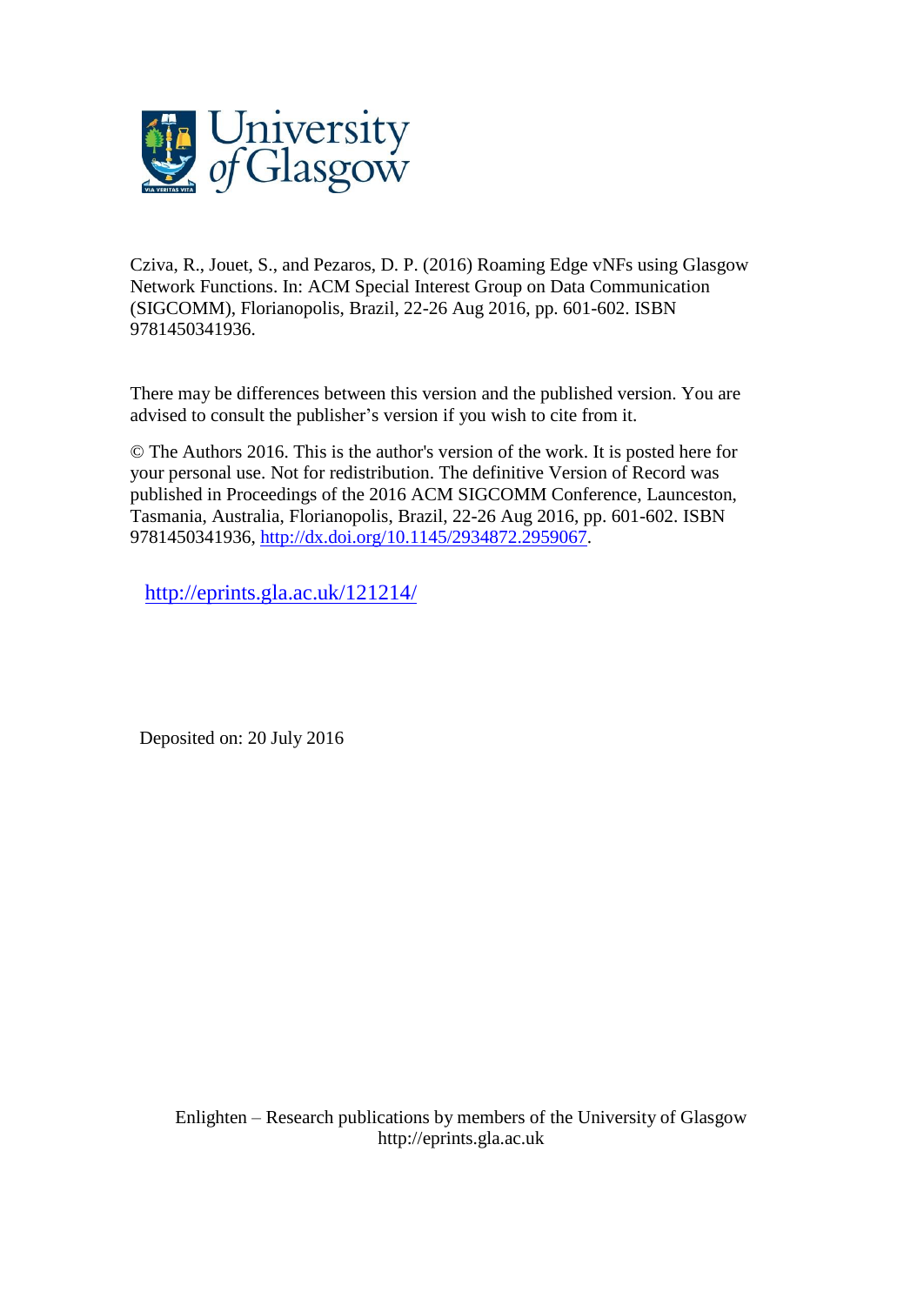# **Roaming Edge vNFs using Glasgow Network Functions**

Richard Cziva, Simon Jouet, Dimitrios P Pezaros Networked Systems Research Laboratory, University of Glasgow, UK richard.cziva@glasgow.ac.uk, simon.jouet@glasgow.ac.uk, dimitrios.pezaros@glasgow.ac.uk

## Categories and Subject Descriptors

C.2.3 [Network Operations]: Network Management

## 1. INTRODUCTION

The significant growth in mobile data consumption driven by the exponential penetration of smart devices running resource-intensive applications poses serious challenges to the infrastructure and its dynamic (re)configuration.

It is predicted that 50 billion connected devices will be exchanging Zettabytes of traffic between them by 2020. However, more than 70% of mobile data consumption is expected to be highly localized, occurring indoors in homes, offices, shopping centers, and other public places [\[4\]](#page-2-0). The 5G mobile network architecture is being designed to support the emerging requirements mentioned above. As shown in Fig. [1,](#page-1-0) 5G networks will utilize smaller and denser network cells that combine various access technologies (e.g., licensed LTE or millimeter-wave), and will introduce compute nodes at the "network edge" to offload the core network and provide customized services to users at low latency and high throughput [\[1\]](#page-2-1). Such nodes at the network edge will be diverse, ranging from low-cost customer equipment to high-end servers. Low-overhead and high-density Network Function Virtualization (NFV) frameworks can therefore leverage resources at the edge by dynamically allocating network services such as firewalls, caches, rate limiters, etc., and remove the need for dedicated hardware which would be prohibitively expensive if not impossible to deploy over such large-scale distributed setup.

Using commodity hosting platforms, network services can be placed on demand to optimized locations, reducing capital and operational expenditure and resulting in a more efficient network-wide resource utilization. How-

*SIGCOMM'16, August 22–26, 2016, Florianopolis, Brazil.*

c 2016 Copyright held by the owner/author(s).

DOI: <http://dx.doi.org/10.1145/2934872.2959067>



<span id="page-1-0"></span>Figure 1: High-level view of 5G networks with example network functions at the edge.

ever, current network edge services and NFV frameworks (e.g., OpenEdge or ClickOS) either rely on specialised hypervisors or utilise commodity x86 servers using resource-hungry Virtual Machines, preventing their use in future wide-area and 5G networks where high network function density and mobility is paramount.

In this demo, we showcase Glasgow Network Functions (GNF) [\[3\]](#page-2-2), a virtualization framework for next generation mobile networks that exploits lightweight virtual network functions (NFs or vNFs) deployed at the edge. GNF has the following main characteristics:

Minimal footprint: GNF has been designed to run at very low-cost allowing its deployment on commodity and low-end devices.

Container-based: Network functions are encapsulated in lightweight Linux containers to provide fast instantiation time, platform-independence, high throughput and low resource utilization.

Function roaming: With its small footprint and encapsulated functions, GNF seamlessly moves the NFs when the user roams between cells, providing consistent and location-transparent service.

Transparent traffic handling: Providers can transparently attach and remove NFs to the clients without adversely impacting the flow of traffic.

Permission to make digital or hard copies of part or all of this work for personal or classroom use is granted without fee provided that copies are not made or distributed for profit or commercial advantage and that copies bear this notice and the full citation on the first page. Copyrights for third-party components of this work must be honored. For all other uses, contact the owner/author(s).

ACM ISBN 978-1-4503-4193-6/16/08. . . \$15.00